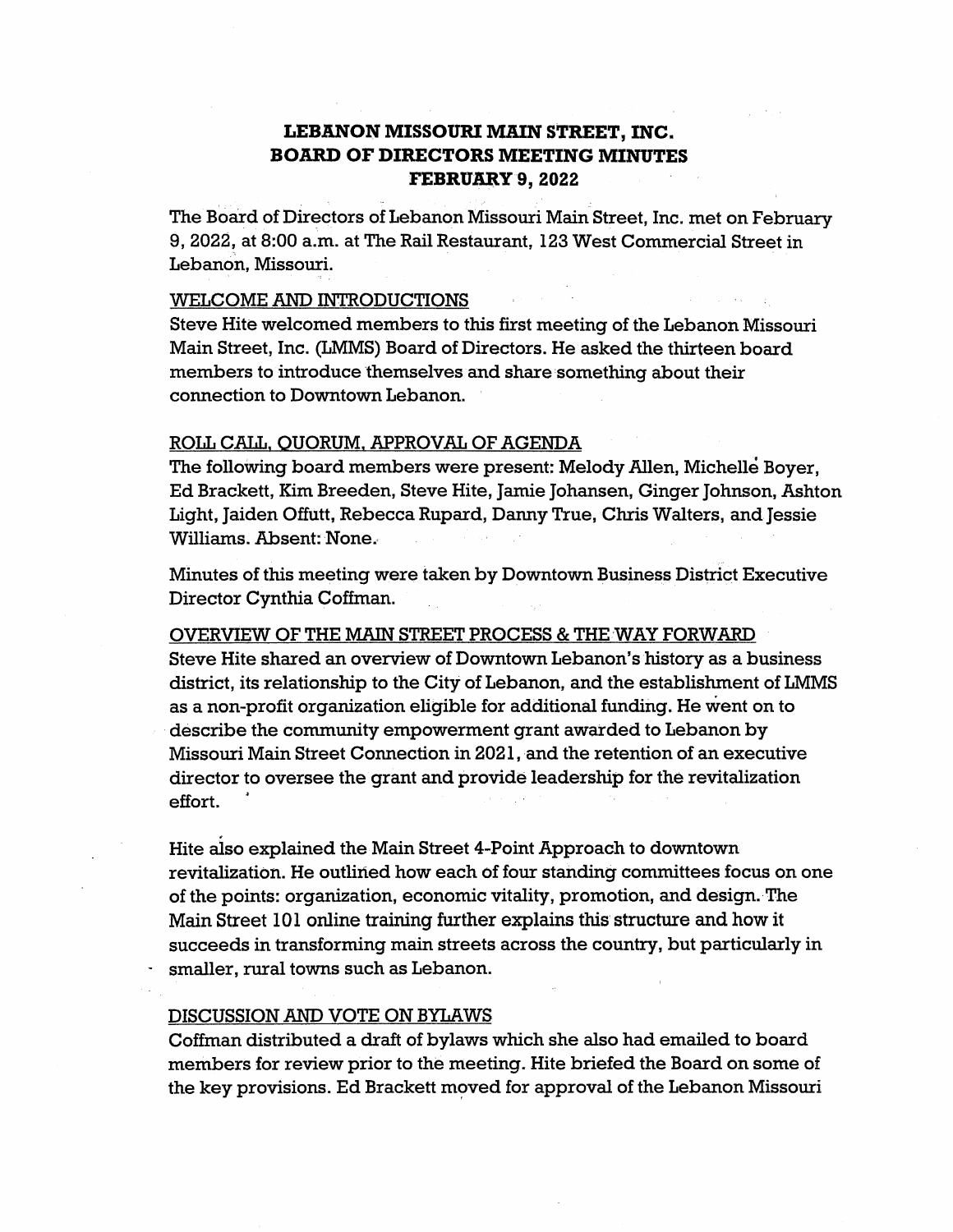Main Street, Inc. bylaws as presented, and Melody Allen seconded the motion. There was a unanimous vote to approve the bylaws.

## NOMINATION AND VOTE ON 2022 OFFICERS

In his review of the bylaws, Hite explained that there would be four officers of the board and they would comprise an executive team of president, vice president, secretary, and treasurer. He recommended that for the first year the board officers be individuals who had served on the Downtown Business District Advisory Board and were familiar with the duties and responsibilities ofa Main,Street community. To this end, a slate of officers was moved by Chris Walters and included the following: Steve Hite president; Ed Brackett, vice president; Melody Allen, secretary; and Ginger Johnson, Treasurer. Jamie Johansen seconded the motion, which passed unanimously. The same of

#### **CONFLICT OF INTEREST POLICY** and a series of the construction of the series of the series of the series of the series of the series of the series of the series of the series of the series of the series of the series of th

Coffman handed out a draft conflict of interest policy that would apply to members of the board and its committees. She said the policy tracks requirements the Internal Revenue Service has established for tax-exempt non-profit organizations. It is intended to address any concern that members have been allowed to unlawfully or unethically benefit from participation on the board or on a committee. Individuals would be required to sign an acknowledgement of their intent to comply with the conflict policy's requirements. The Board was given four weeks to review the policy before a wote at the March meeting. Fire and we have the working a spectrum of

r of it is streamhaid and sell is more statistic publishes able of the sequence of the second of the second se

## BOARD TERMS AND COMMITMENT FORM ENTITLED TO A RESIDENCE AND THE RESIDENCE OF A RESIDENCE OF A RESIDENCE OF A RESIDENCE OF A RESIDENCE OF A RESIDENCE OF A RESIDENCE OF A RESIDENCE OF A RESIDENCE OF A RESIDENCE OF A RESIDENC

Hite explained that the initial LMMS board members would be appointed to one, two, or three-year terms in order to stagger membership. To ensure fairness, each member was asked to draw a slip of paper with the number  $1, 2$ or 3 written on it. Terms were assigned accordingly, as follows:

One-year terms - Ed Brackett, Kim Breeden, Ginger Johnson, and Jaiden Offutt Two-year terms - Ashton Light, Danny True, Chris Walters, and Jessie Williams of the most agreed to without planned to the circle of the second second

Three-year terms - Melody Allen, Michelle Boyer, Steve Hite, Jamie Johansen, and **Rebecca Rupard** college the contract of the street

"大学家保证"以后"出口"。其中意识和有关。

 $\mathbb{Z}_{p^{m-1}}^{r}$  $\mathcal{A}^A$  ,  $\mathcal{A}$ 

Follow~up board commitment forms are to be given out at board orientation.

## **BOARD ORIENTATION**

Members agreed to hold orientation on February 17 at 8:00 a.m. at First State **Community Bank.** The process of the contract of the contract of the contract of the contract of the contract of the contract of the contract of the contract of the contract of the contract of the contract of the contract